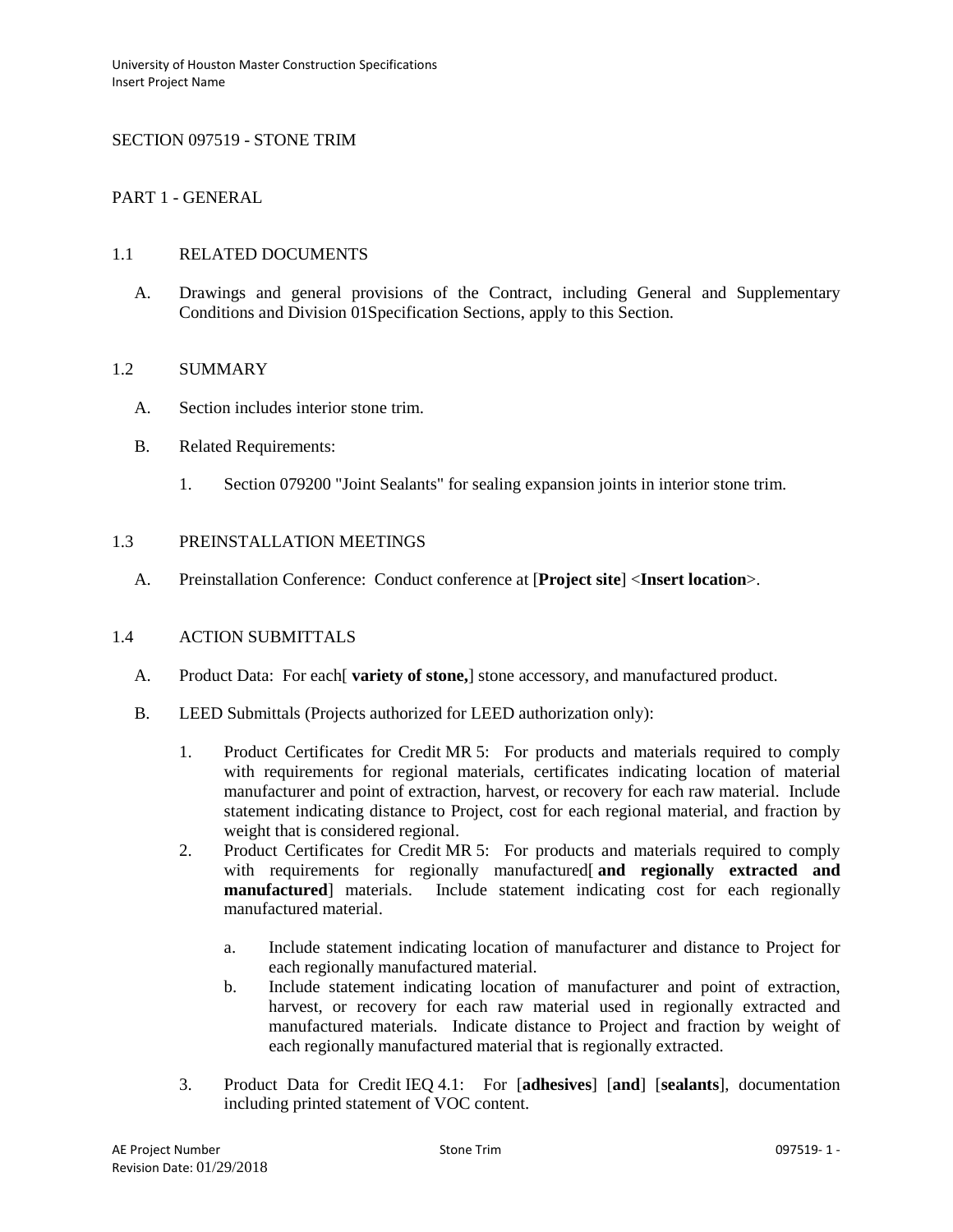- 4. Laboratory Test Reports for Credit IEQ 4.1: For [**adhesives**] [**and**] [**sealants**], documentation indicating that products comply with the testing and product requirements of the California Department of Health Services' "Standard Practice for the Testing of Volatile Organic Emissions from Various Sources Using Small-Scale Environmental Chambers."
- C. Shop Drawings: Show fabrication and installation details for stone trim, including dimensions and profiles of stone units.
	- 1. Show locations and details of joints.
	- 2. Show locations and details of anchors, including locations of supporting construction.
- D. Samples for Initial Selection: For joint materials involving color selection.
- E. Samples for Verification:
	- 1. For each stone type indicated, in sets of Samples not less than 12 inches (300 mm) square. Include [**two**] [**three**] [**four**] [**five**] <**Insert number**> or more Samples in each set and show the full range of variations in appearance characteristics in completed Work.
	- 2. For each color of [**grout**] [**pointing mortar**] [**and**] [**sealant**] required.

# 1.5 INFORMATIONAL SUBMITTALS

- A. Qualification Data: For [**Installer**] [**fabricator**].
- B. Material Test Reports:
	- 1. Stone Test Reports: For[ **each**] stone variety proposed for use on Project, by a qualified testing agency, indicating compliance with required physical properties, other than abrasion resistance, according to referenced ASTM standards. Base reports on testing done within previous [**three**] [**five**] <**Insert number**> years.
	- 2. Sealant Compatibility and Adhesion Test Report: From sealant manufacturer indicating that sealants will not stain or damage stone. Include interpretation of test results and recommendations for primers and substrate preparation needed for adhesion.

# 1.6 QUALITY ASSURANCE

- A. Fabricator Qualifications: Shop that employs skilled workers who custom fabricate stone similar to that required for this Project, and whose products have a record of successful inservice performance.
- B. Installer Qualifications: Fabricator of interior stone trim.
- C. Installer Qualifications: A firm or individual experienced in installing interior stone trim similar in material, design, and extent to that indicated for this Project, whose work has a record of successful in-service performance.
- D. Mockups: Build mockups to demonstrate aesthetic effects and to set quality standards for fabrication and installation.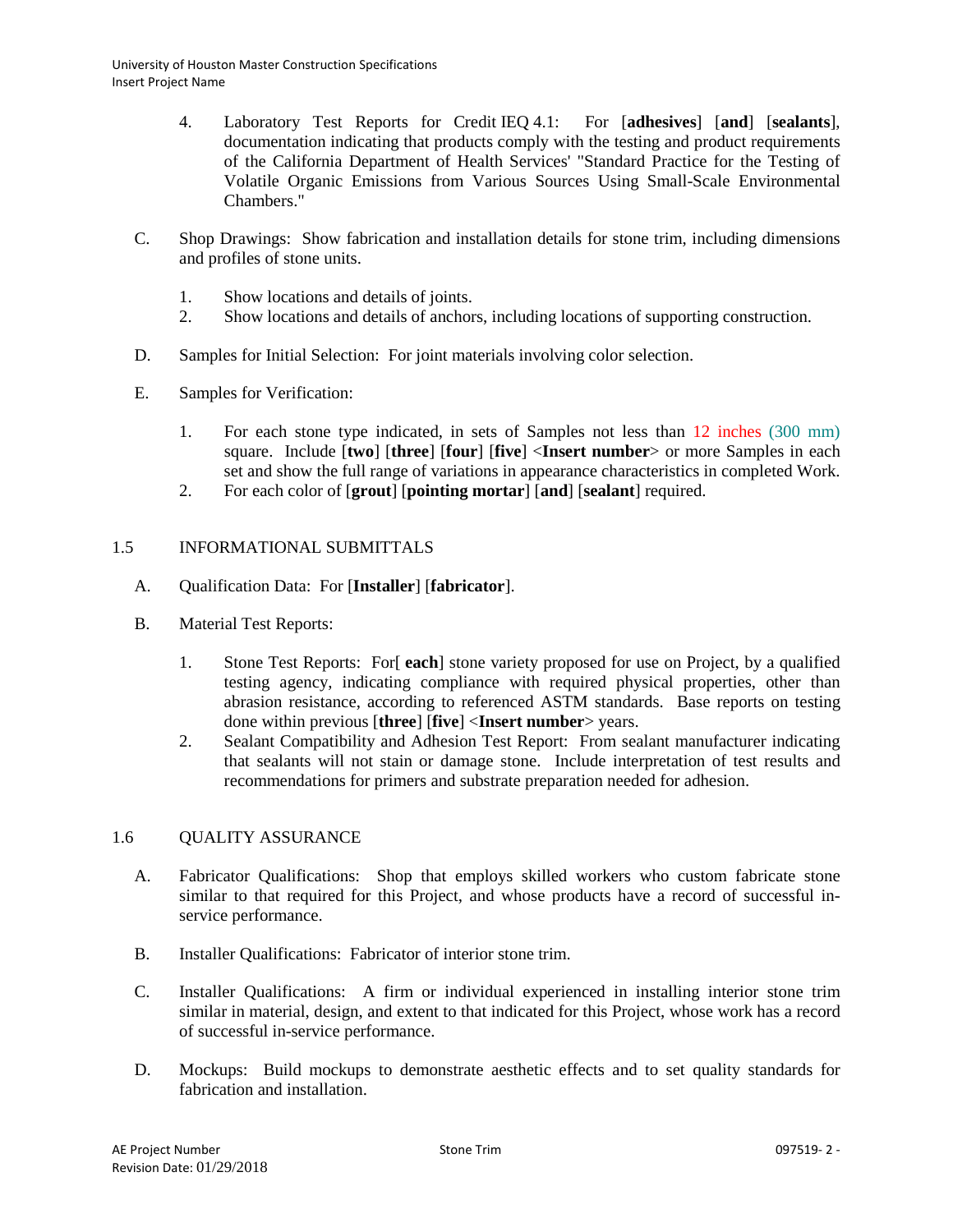- 1. Build mockup of typical wall area as shown on Drawings.
- 2. Build mockups for typical interior stone trim as shown on Drawings.
- 3. Subject to compliance with requirements, approved mockups may become part of the completed Work if undisturbed at time of Substantial Completion.

### 1.7 PRECONSTRUCTION TESTING

A. Preconstruction Sealant Adhesion and Compatibility Testing: Submit to joint-sealant manufacturers, for compatibility and adhesion testing according to sealant manufacturer's standard testing methods and Section 079200 "Joint Sealants," Samples of materials that will contact or affect joint sealants.

### 1.8 DELIVERY, STORAGE, AND HANDLING

- A. Store and handle stone and related materials to prevent deterioration or damage due to moisture, temperature changes, contaminants, corrosion, breaking, chipping, and other causes.
- B. Mark stone units, on surface that will be concealed after installation, with designations used on Shop Drawings to identify individual stone units. Orient markings on vertical units so that they are right side up when units are installed.
- C. Deliver sealants to Project site in original unopened containers labeled with manufacturer's name, product name and designation, color, expiration period, pot life, curing time, and mixing instructions for multicomponent materials.
- D. Store cementitious materials on elevated platforms, under cover, and in a dry location. Do not use cementitious materials that have become damp.

### 1.9 FIELD CONDITIONS

- A. Maintain air and material temperatures to comply with requirements of installation material manufacturers, but not less than 50 deg F (10 deg C) during installation and for seven days after completion.
- B. Field Measurements: Verify dimensions of construction to receive interior stone trim by field measurements before fabrication and indicate measurements on Shop Drawings.

### 1.10 COORDINATION

A. Time delivery and installation of interior stone trim to avoid extended on-site storage and to coordinate with work adjacent to interior stone trim.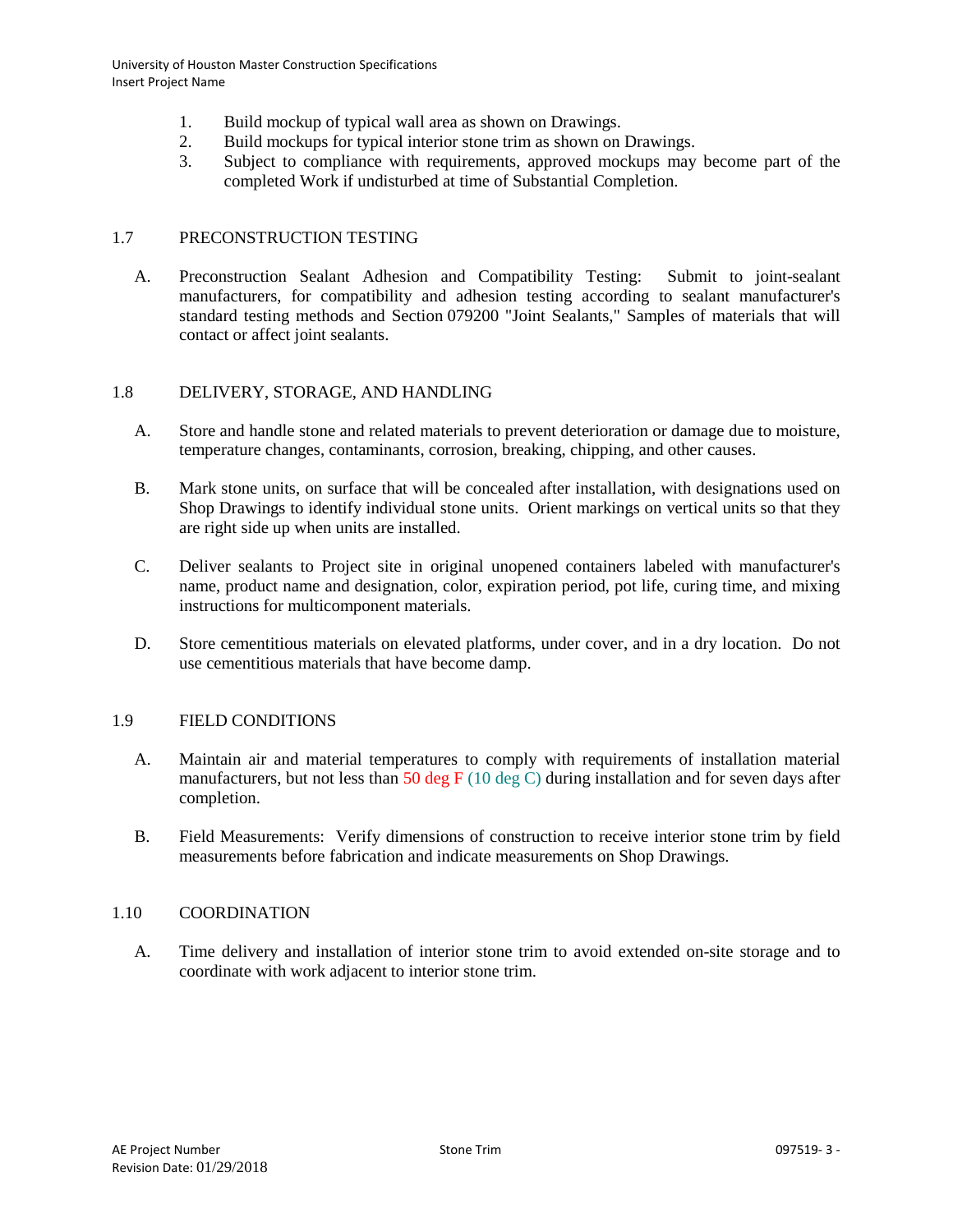# PART 2 - PRODUCTS

### 2.1 MANUFACTURERS

- A. Source Limitations for Stone: Obtain[ **each variety of**] stone, [**regardless of finish,** ]from a single quarry[**, whether specified in this Section or in another Section of the Specifications,**] with resources to provide materials of consistent quality in appearance and physical properties.
	- 1. For stone types that include same list of varieties and sources, provide same variety from same source for each.
- B. Varieties and Sources: Subject to compliance with requirements, provide stone of varieties and from sources complying with Section 044200 "Exterior Stone Cladding."

### 2.2 GRANITE <**Insert drawing designation**>

- A. Material Standard: Comply with ASTM C 615.
- B. Regional Materials: Granite shall be fabricated within 500 miles (800 km) of Project site from stone that has been extracted within 500 miles (800 km) of Project site.
- C. Regional Materials: Granite shall be fabricated within 500 miles (800 km) of Project site.
- D. Description: Uniform, [**fine**] [**medium**]-grained, [**white**] [**pink**] [**gray**] [**black**] <**Insert color**> stone[ **without veining**].
- E. Varieties and Sources: Subject to compliance with requirements, [**provide the following**] [**provide one of the following**] [**available stone varieties that may be incorporated into the Work include, but are not limited to, the following**]:
	- 1. <**Insert, in separate subparagraphs, names of varieties and producers, distributors, or importers**>.
- F. Cut: [**Vein**] [**Fleuri**].
	- 1. Orientation of Veining: [**Horizontal**] [**Vertical**] [**As indicated**].
- G. Cut stone from one block or contiguous, matched blocks in which natural markings occur.
- H. Finish: [**Polished**] [**Honed**] [**Thermal**] [**As indicated**] [**Match Architect's sample**] <**Insert finish**>.
- I. Match Architect's samples for color, finish, and other stone characteristics relating to aesthetic effects.

### 2.3 LIMESTONE <**Insert drawing designation**>

A. Material Standard: Comply with ASTM C 568.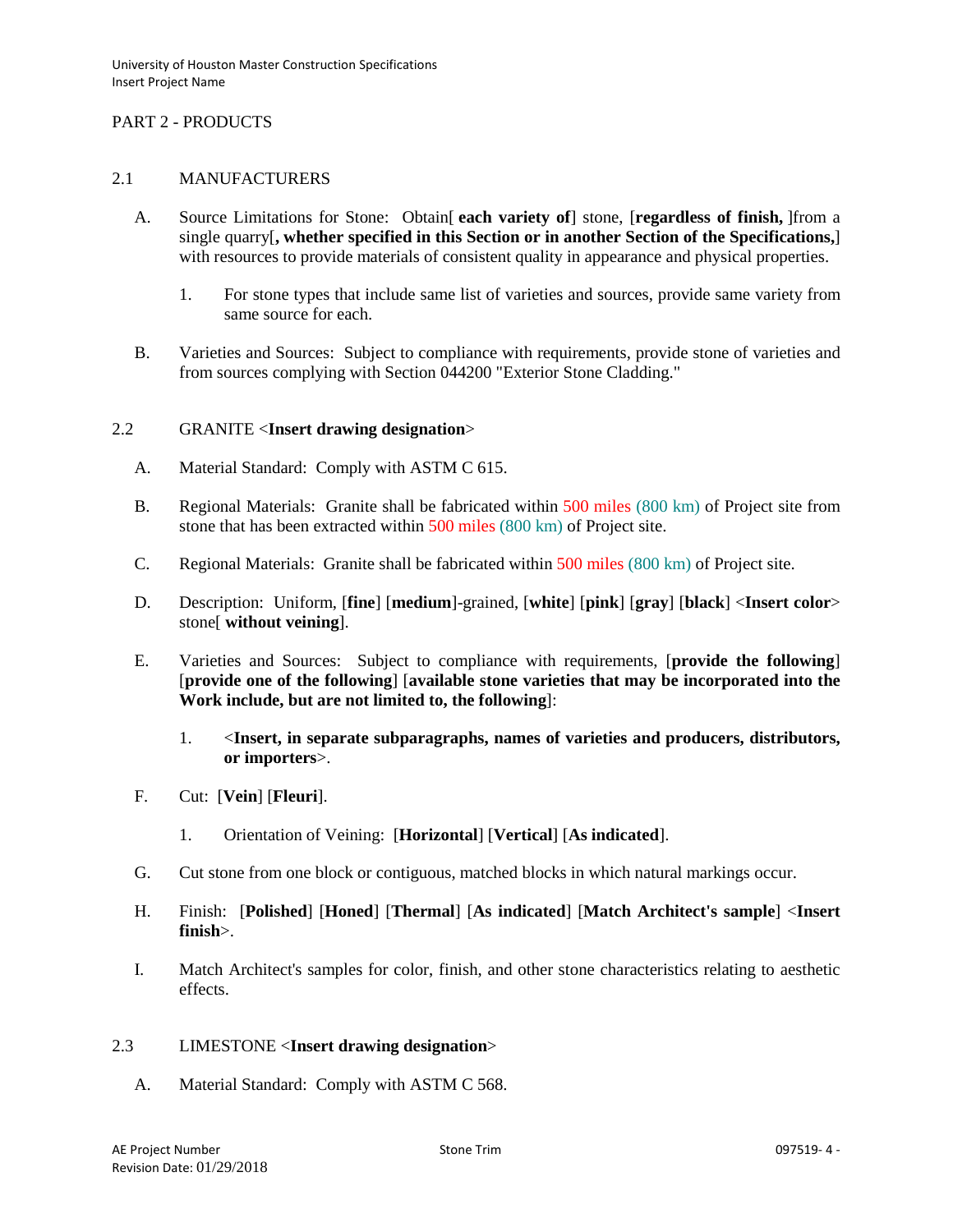- 1. Classification: [**I Low**] [**II Medium**] [**III High**] Density.
- B. Regional Materials: Limestone shall be fabricated within 500 miles (800 km) of Project site from stone that has been extracted within 500 miles (800 km) of Project site.
- C. Regional Materials: Limestone shall be fabricated within 500 miles (800 km) of Project site.
- D. Description: [**Dolomitic**] [**Oolitic**] [**Shell**] limestone.
- E. Varieties and Sources: Subject to compliance with requirements, [**provide the following**] [**provide one of the following**] [**available stone varieties that may be incorporated into the Work include, but are not limited to, the following**]:
	- 1. <**Insert, in separate subparagraphs, names of varieties and producers, distributors, or importers**>.
- F. Varieties and Sources: Indiana oolitic limestone quarried in Lawrence, Monroe, or Owen Counties, Indiana.
	- 1. Indiana Oolitic Limestone Grade and Color: [**Select, buff**] [**Select, gray**] [**Standard, buff**] [**Standard, gray**] [**Rustic, buff**] [**Rustic, gray**] [**Variegated**], according to grade and color classification established by ILI.
- G. Cut: [**Vein**] [**Fleuri**].
	- 1. Orientation of Veining: [**Horizontal**] [**Vertical**] [**As indicated**].
- H. Cut stone from one block or contiguous, matched blocks in which natural markings occur.
- I. Finish: [**Smooth**] [**Sand rubbed**] [**Machine tooled, four bats per 1 inch (25 mm)**] [**Machine tooled, six bats per 1 inch (25 mm)**] [**Machine tooled, eight bats per 1 inch (25 mm)**] [**As indicated**] [**Match Architect's sample**] <**Insert finish**> [**, matching standard ILI finish**].
- J. Match Architect's samples for color, finish, and other stone characteristics relating to aesthetic effects.

# 2.4 MARBLE <**Insert drawing designation**>

- A. Material Standard: Comply with ASTM C 503[**, Classification I Calcite**] [**, Classification II Dolomite**] [**, Group A**] [**, Group B**] [**, Group C**] [**, Group D**].
- B. Regional Materials: Marble shall be fabricated within 500 miles (800 km) of Project site from stone that has been extracted within 500 miles (800 km) of Project site.
- C. Regional Materials: Marble shall be fabricated within 500 miles (800 km) of Project site.
- D. Description: Uniform, fine- to medium-grained, [**white**] <**Insert color**> stone with only slight veining.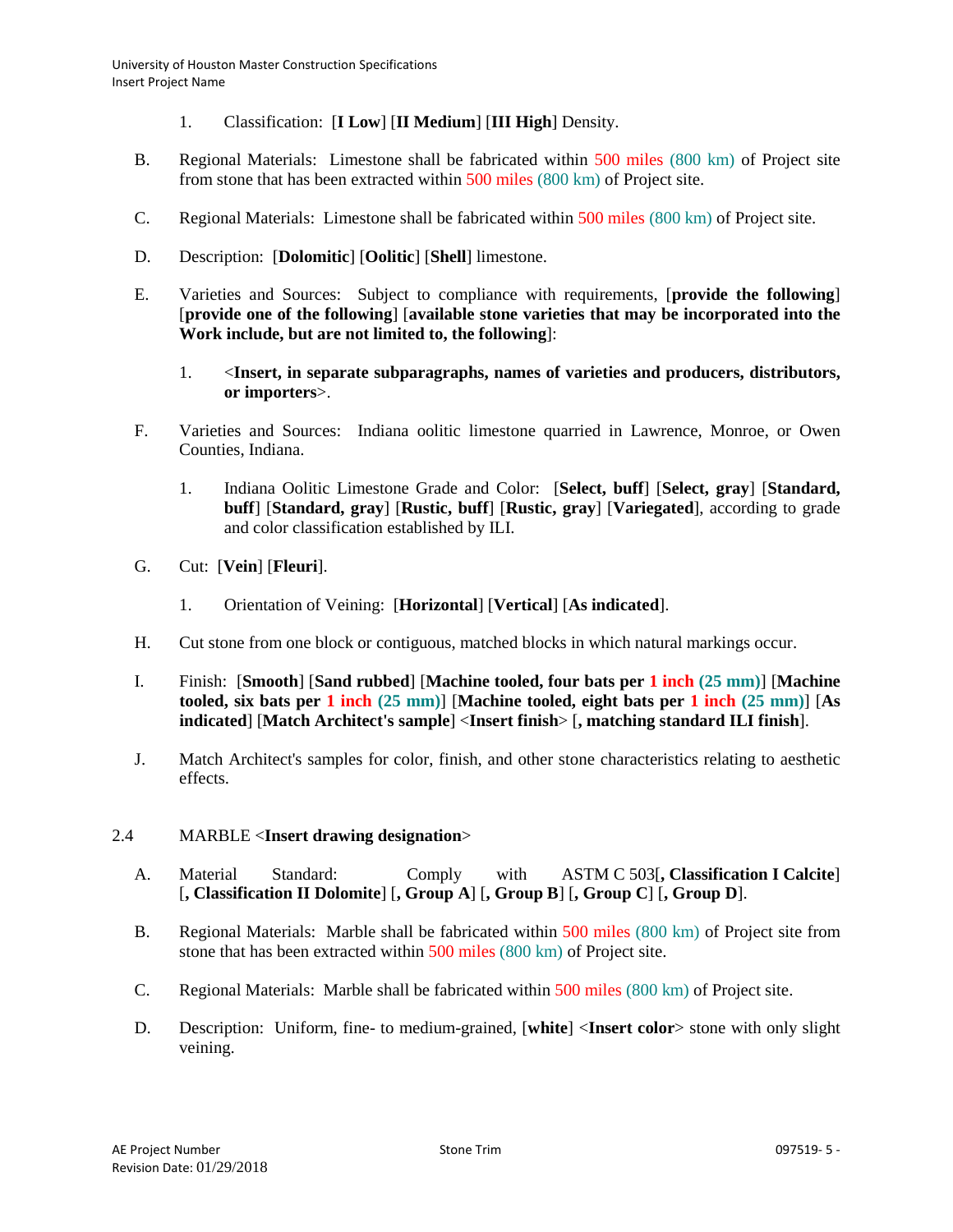- E. Varieties and Sources: Subject to compliance with requirements, [**provide the following**] [**provide one of the following**] [**available stone varieties that may be incorporated into the Work include, but are not limited to, the following**]:
	- 1. <**Insert, in separate subparagraphs, names of varieties and producers, distributors, or importers**>.
- F. Cut: [**Vein**] [**Fleuri**].
	- 1. Orientation of Veining: [**Horizontal**] [**Vertical**] [**As indicated**].
- G. Cut stone from one block or contiguous, matched blocks in which natural markings occur.
- H. Finish: [**Polished**] [**Honed**] [**As indicated**] [**Match Architect's sample**] <**Insert finish**>.
- I. Match Architect's samples for color, finish, and other stone characteristics relating to aesthetic effects.

# 2.5 SERPENTINE <**Insert drawing designation**>

- A. Material Standard: Comply with ASTM C 1526, [**Classification I Exterior**] [**Classification II Interior**].
- B. Regional Materials: Serpentine shall be fabricated within 500 miles (800 km) of Project site from stone that has been extracted within 500 miles (800 km) of Project site.
- C. Regional Materials: Serpentine shall be fabricated within 500 miles (800 km) of Project site.
- D. Varieties and Sources: Subject to compliance with requirements, [**provide the following**] [**provide one of the following**] [**available stone varieties that may be incorporated into the Work include, but are not limited to, the following**]:
	- 1. <**Insert, in separate subparagraphs, names of varieties and producers, distributors, or importers**>.
- E. Cut stone from one block or contiguous, matched blocks in which natural markings occur.
- F. Finish: [**Polished**] [**Honed**] [**As indicated**] [**Match Architect's sample**] <**Insert finish**>.
- G. Match Architect's samples for color, finish, and other stone characteristics relating to aesthetic effects.

# 2.6 TRAVERTINE <**Insert drawing designation**>

- A. Material Standard: Comply with ASTM C 1527, [**Classification I Exterior**] [**Classification II Interior**].
- B. Regional Materials: Travertine shall be fabricated within 500 miles (800 km) of Project site from stone that has been extracted within 500 miles (800 km) of Project site.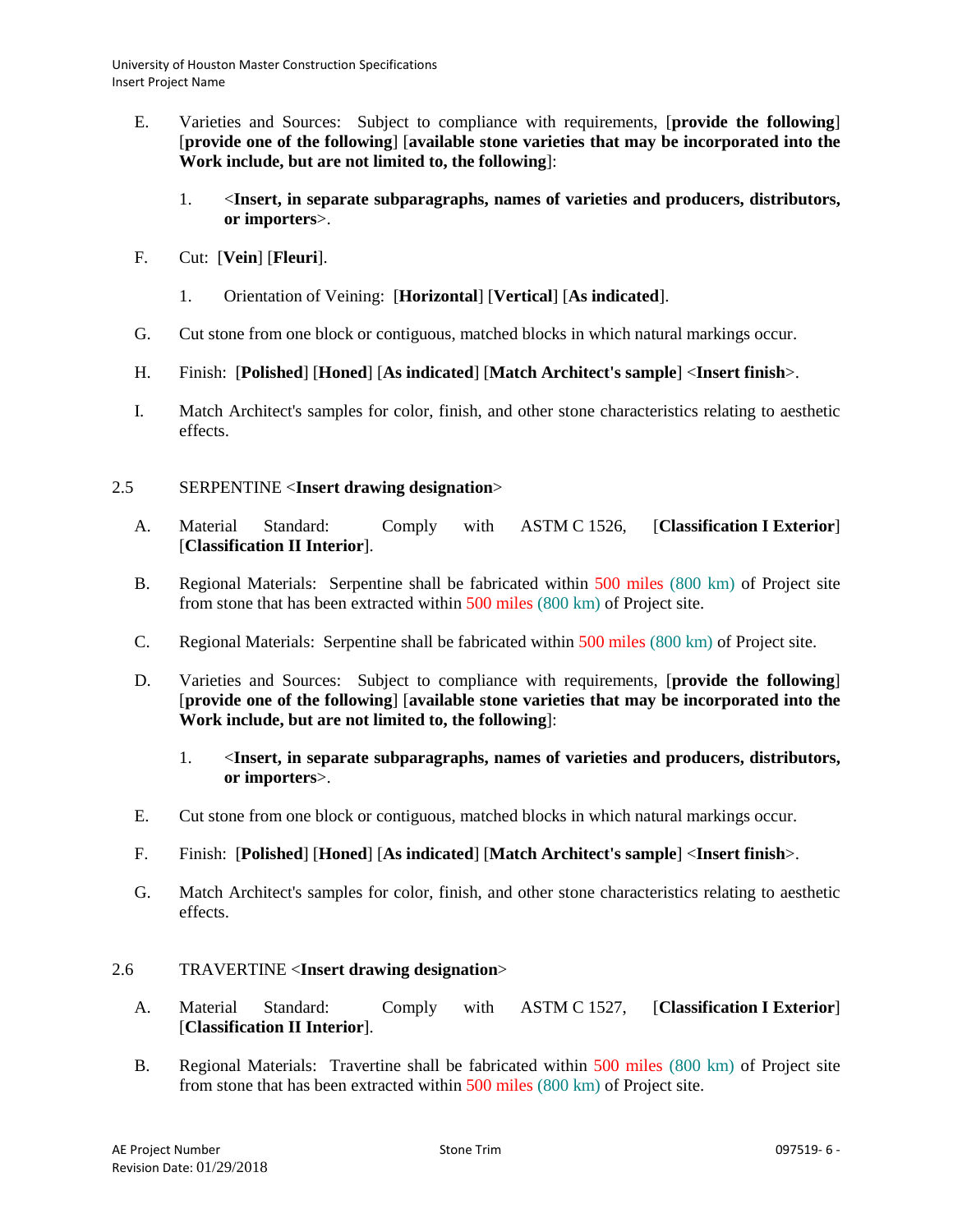- C. Regional Materials: Travertine shall be fabricated within 500 miles (800 km) of Project site.
- D. Varieties and Sources: Subject to compliance with requirements, [**provide the following**] [**provide one of the following**] [**available stone varieties that may be incorporated into the Work include, but are not limited to, the following**]:
	- 1. <**Insert, in separate subparagraphs, names of varieties and producers, distributors, or importers**>.
- E. Cut: [**Vein**] [**Fleuri**].
	- 1. Orientation of Veining: [**Horizontal**] [**Vertical**] [**As indicated**].
- F. Cut stone from one block or contiguous, matched blocks in which natural markings occur.
- G. Filling: Fill pores on faces of stone with cementitious filler of color [**selected by Architect**] [**matching Architect's sample**].
- H. Finish: [**Polished**] [**Honed**] [**As indicated**] [**Match Architect's sample**] <**Insert finish**>.
- I. Match Architect's samples for color, finish, and other stone characteristics relating to aesthetic effects.

## 2.7 OTHER STONE <**Insert drawing designation**>

- A. Material Standards:
	- 1. Maximum Absorption per ASTM C 97/C 97M: <**Insert required value**>.
	- 2. Minimum Compressive Strength per ASTM C 170/C 170M: <**Insert required value**>.
	- 3. Minimum Flexural Strength per ASTM C 880/C 880M: <**Insert required value**>.
- B. Regional Materials: Stone shall be fabricated within 500 miles (800 km) of Project site from stone that has been extracted within 500 miles (800 km) of Project site.
- C. Regional Materials: Stone shall be fabricated within 500 miles (800 km) of Project site.
- D. Varieties and Sources: Subject to compliance with requirements, [**provide the following**] [**provide one of the following**] [**available stone varieties that may be incorporated into the Work include, but are not limited to, the following**]:
	- 1. <**Insert, in separate subparagraphs, names of varieties and producers, distributors, or importers**>.
- E. Finish: [**Polished**] [**Honed**] [**Sand rubbed**] [**Natural cleft**] [**As indicated**] [**Match Architect's sample**] <**Insert finish**>.
- F. Match Architect's samples for color, finish, and other stone characteristics relating to aesthetic effects.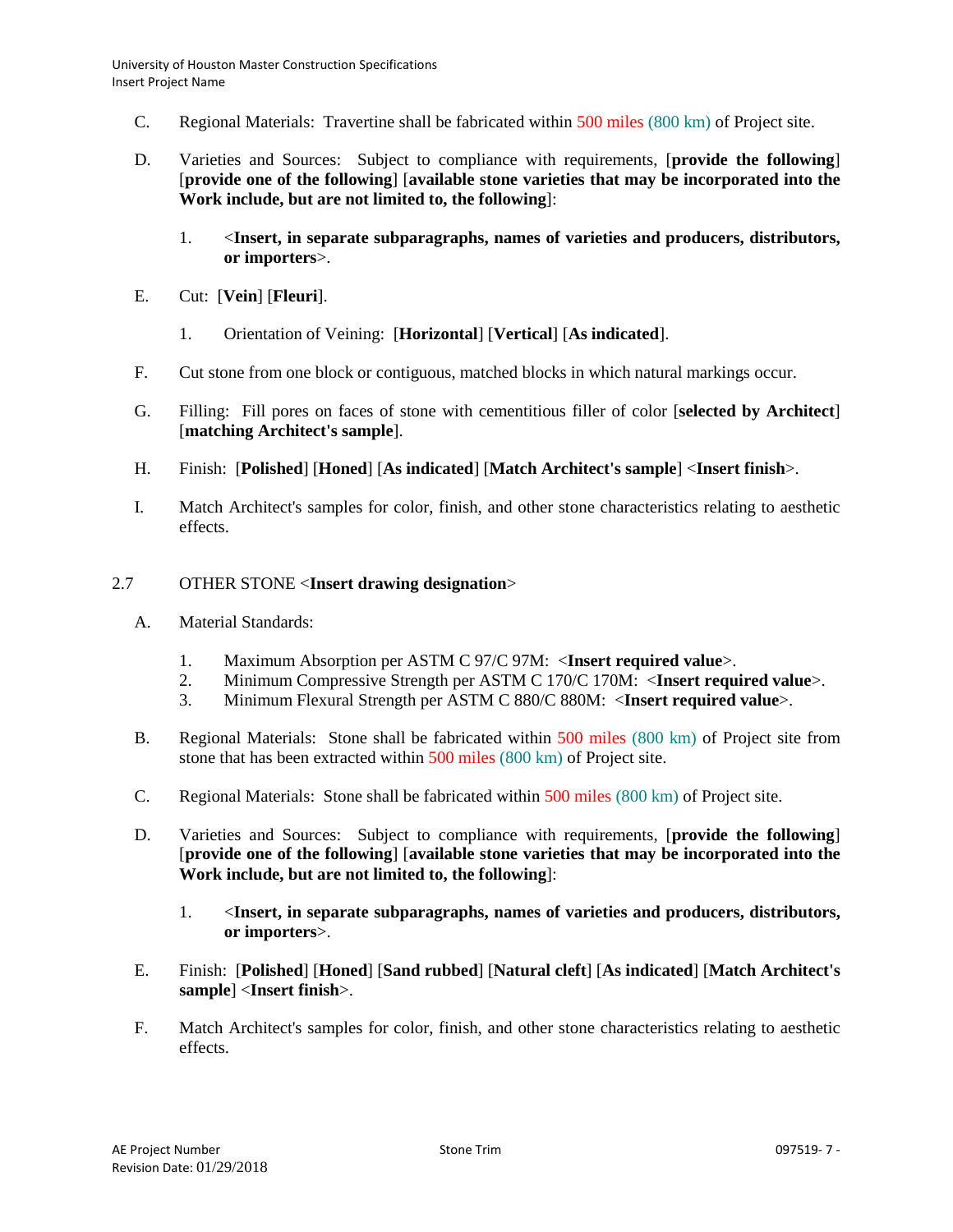## 2.8 SETTING MATERIALS

- A. Molding Plaster: ASTM C 59/C 59M.
- B. Portland Cement: ASTM C 150, Type I or Type II.
	- 1. Low-Alkali Cement: Not more than 0.60 percent total alkali when tested according to ASTM C 114.
- C. Hydrated Lime: ASTM C 207, Type S.
- D. Aggregate: ASTM C 144.
- E. Water: Potable.
- F. Adhesives, General: Use only adhesives formulated for stone and ceramic tile and recommended by their manufacturer for the application indicated.
- G. Organic Adhesive: ANSI A136.1, Type I[**.**][**, with a VOC content of 65 g/L.**][**, that complies with the testing and product requirements of the California Department of Health Services' "Standard Practice for the Testing of Volatile Organic Emissions from Various Sources Using Small-Scale Environmental Chambers."**]
	- 1. [Manufacturers:](http://www.specagent.com/LookUp/?ulid=6759&mf=04&src=wd) Subject to compliance with requirements, [**provide products by the following**] [**provide products by one of the following**] [**available manufacturers offering products that may be incorporated into the Work include, but are not limited to, the following**]:
		- a. [Boiardi Products; a QEP company.](http://www.specagent.com/LookUp/?uid=123456835532&mf=04&src=wd)
		- b. [Bostik, Inc.](http://www.specagent.com/LookUp/?uid=123456835533&mf=04&src=wd)
		- c. [C-Cure.](http://www.specagent.com/LookUp/?uid=123456835534&mf=04&src=wd)
		- d. [Custom Building Products.](http://www.specagent.com/LookUp/?uid=123456835535&mf=04&src=wd)
		- e. [DAP Inc.](http://www.specagent.com/LookUp/?uid=123456835536&mf=04&src=wd)
		- f. [Jamo Inc.](http://www.specagent.com/LookUp/?uid=123456835537&mf=04&src=wd)
		- g. [Laticrete International, Inc.](http://www.specagent.com/LookUp/?uid=123456835538&mf=04&src=wd)
		- h. [MAPEI Corporation.](http://www.specagent.com/LookUp/?uid=123456835539&mf=04&src=wd)
		- i. [Mer-Krete Systems; ParexLahabra, Inc.](http://www.specagent.com/LookUp/?uid=123456835540&mf=04&src=wd)
		- j. [Prospec; Bonsal American; a division of Oldcastle Architectural Products Group.](http://www.specagent.com/LookUp/?uid=123456835541&mf=04&src=wd)
		- k. [Southern Grouts & Mortars, Inc.](http://www.specagent.com/LookUp/?uid=123456835542&mf=04&src=wd)
		- l. [TEC, Specialty Construction Brands, Inc.; an H. B. Fuller company.](http://www.specagent.com/LookUp/?uid=123456835543&mf=04&src=wd)
		- m. <**Insert manufacturer's name**>.
- H. Water-Cleanable Epoxy Adhesive: ANSI A118.3[**.**][**, with a VOC content of 65 g/L or less.**][**, that complies with the testing and product requirements of the California Department of Health Services' "Standard Practice for the Testing of Volatile Organic Emissions from Various Sources Using Small-Scale Environmental Chambers."**]
	- 1. [Manufacturers:](http://www.specagent.com/LookUp/?ulid=6760&mf=04&src=wd) Subject to compliance with requirements, [**provide products by the following**] [**provide products by one of the following**] [**available manufacturers offering products that may be incorporated into the Work include, but are not limited to, the following**]: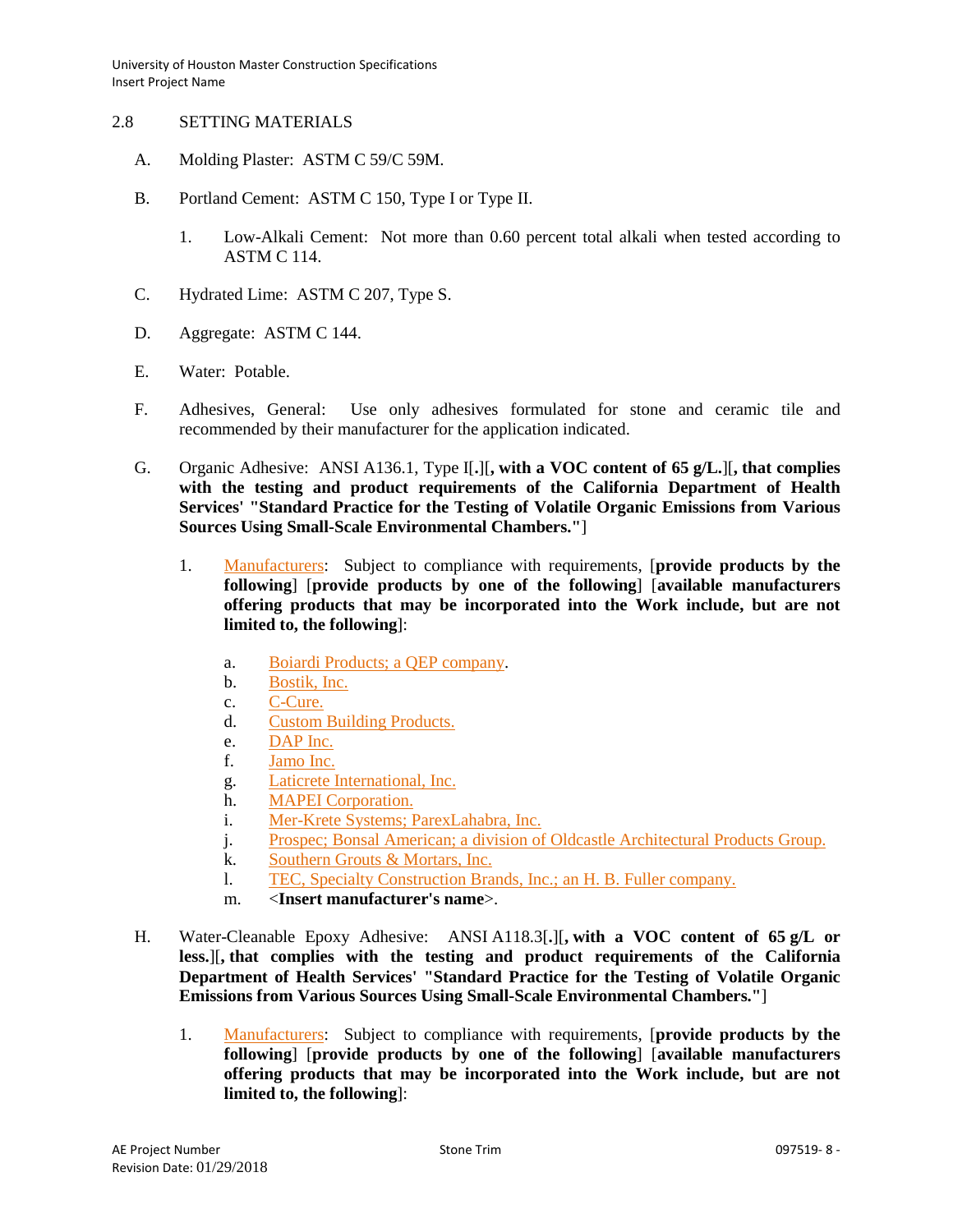- a. [Boiardi Products; a QEP company.](http://www.specagent.com/LookUp/?uid=123456835544&mf=04&src=wd)
- b. [Bonstone Materials Corporation.](http://www.specagent.com/LookUp/?uid=123456835545&mf=04&src=wd)
- c. [Bostik, Inc.](http://www.specagent.com/LookUp/?uid=123456835546&mf=04&src=wd)
- d. [C-Cure.](http://www.specagent.com/LookUp/?uid=123456835547&mf=04&src=wd)
- e. [Custom Building Products.](http://www.specagent.com/LookUp/?uid=123456835548&mf=04&src=wd)
- f. [Jamo Inc.](http://www.specagent.com/LookUp/?uid=123456835550&mf=04&src=wd)
- g. [Laticrete International, Inc.](http://www.specagent.com/LookUp/?uid=123456835551&mf=04&src=wd)
- h. [MAPEI Corporation.](http://www.specagent.com/LookUp/?uid=123456835552&mf=04&src=wd)
- i. [Mer-Krete Systems; ParexLahabra, Inc.](http://www.specagent.com/LookUp/?uid=123456835553&mf=04&src=wd)
- j. [Prospec; Bonsal American; a division of Oldcastle Architectural Products Group.](http://www.specagent.com/LookUp/?uid=123456835549&mf=04&src=wd)
- k. [Summitville Tiles, Inc.](http://www.specagent.com/LookUp/?uid=123456835554&mf=04&src=wd)
- l. [TEC, Specialty Construction Brands, Inc.; an H. B. Fuller company.](http://www.specagent.com/LookUp/?uid=123456835555&mf=04&src=wd)
- m. <**Insert manufacturer's name**>.
- I. Stone Adhesive: Two-part, [**epoxy-resin**] [**or**] [**polyester-resin**] stone adhesive with an initial set time of not more than two hours at 70 deg F (21 deg C)[**.**][**, and with a VOC content of 65 g/L or less.**][**, that complies with the testing and product requirements of the California Department of Health Services' "Standard Practice for the Testing of Volatile Organic Emissions from Various Sources Using Small-Scale Environmental Chambers."**]
	- 1. Color: [**Clear**] [**Match stone**].
	- 2. [Products:](http://www.specagent.com/LookUp/?ulid=6761&mf=04&src=wd) Subject to compliance with requirements, [**provide the following**] [**provide one of the following**] [**available products that may be incorporated into the Work include, but are not limited to, the following**]:
		- a. Epoxy Adhesive: [Akemi North America;](http://www.specagent.com/LookUp/?uid=123456835567&mf=04&src=wd) Akepox.
		- b. Epoxy Adhesive: [Axson North America, Inc.,](http://www.specagent.com/LookUp/?uid=123456835568&mf=04&src=wd) Wood & Stone Company; Akabond Epoxy.
		- c. Epoxy Adhesive: [Bonstone Materials Corporation;](http://www.specagent.com/LookUp/?uid=123456835569&mf=04&src=wd) Touchstone Last Patch.
		- d. Epoxy Adhesive: [Bonstone Materials Corporation;](http://www.specagent.com/LookUp/?uid=123456835569&mf=04&src=wd) Touchstone Ratio Pac Clear Gel Epoxy.
		- e. Epoxy Adhesive: <**Insert manufacturer's name; product name or designation**>.
		- f. Polyester Adhesive: [Akemi North America;](http://www.specagent.com/LookUp/?uid=123456835567&mf=04&src=wd) Platinum Clear Polyester Adhesive.
		- g. Polyester Adhesive: [Axson North America, Inc.,](http://www.specagent.com/LookUp/?uid=123456835568&mf=04&src=wd) Wood & Stone Company; Wood & Stone Polyester.
		- h. Polyester Adhesive: [Bonstone Materials Corporation;](http://www.specagent.com/LookUp/?uid=123456835569&mf=04&src=wd) Gripstone L-200KG.
		- i. Polyester Adhesive: <**Insert manufacturer's name; product name or designation**>.

# 2.9 GROUT

- A. Grout Colors: [**Match stone**] [**As indicated by manufacturer's designations**] [**Match Architect's samples**] [**As selected by Architect from manufacturer's full range**].
- B. Sand-Portland Cement Grout: ANSI A108.10, composed of white or gray cement and white or colored aggregate to produce required color.
- C. Standard Cement Grout: ANSI A118.6, packaged.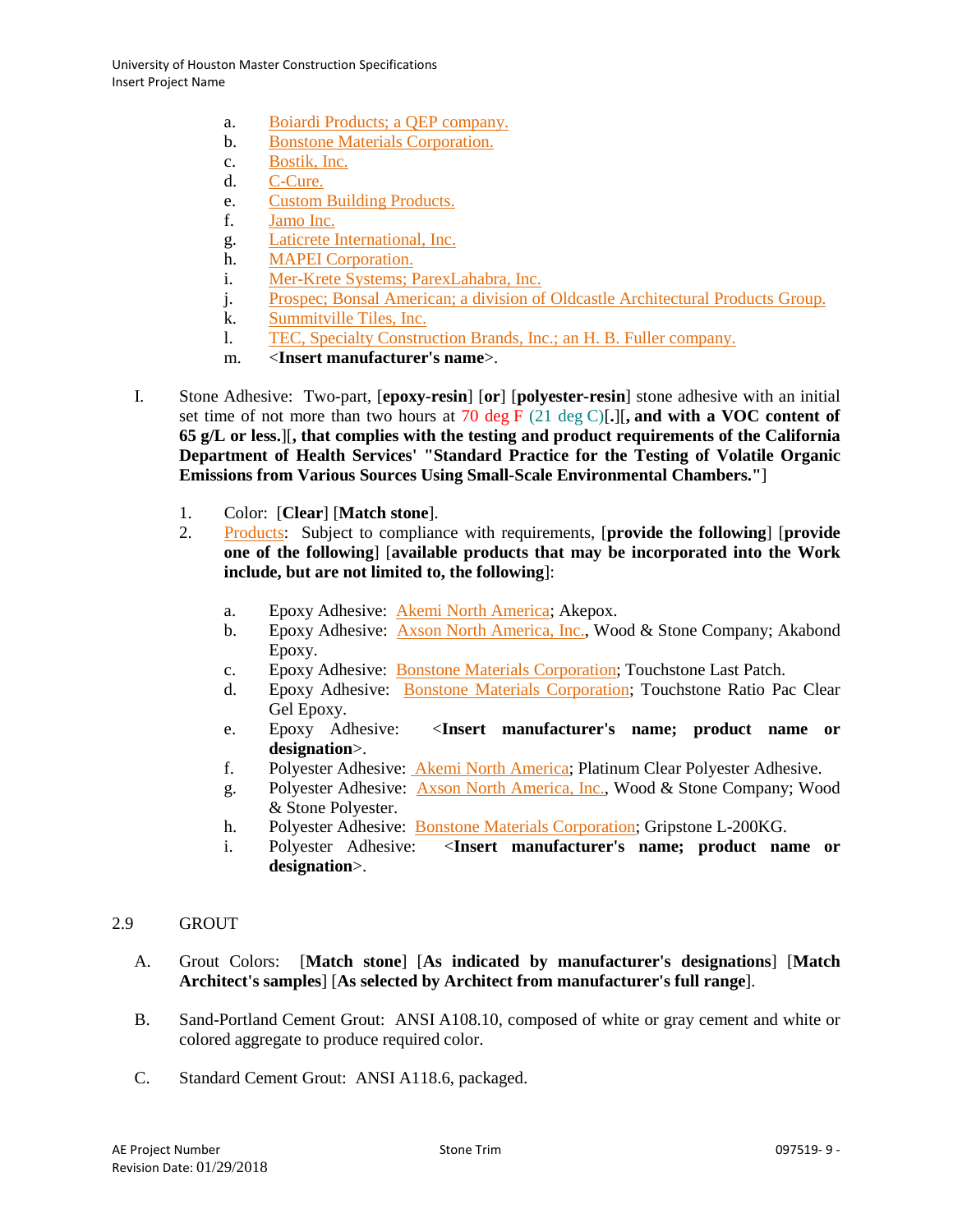- 1. Grout Type: [**Sanded**] [**Unsanded**].
- D. Polymer-Modified Tile Grout: ANSI A118.7, packaged.
	- 1. [Manufacturers:](http://www.specagent.com/LookUp/?ulid=6765&mf=04&src=wd) Subject to compliance with requirements, [**provide products by the following**] [**provide products by one of the following**] [**available manufacturers offering products that may be incorporated into the Work include, but are not limited to, the following**]:
		- a. [Bostik, Inc.](http://www.specagent.com/LookUp/?uid=123456835572&mf=04&src=wd)
		- b. [C-Cure.](http://www.specagent.com/LookUp/?uid=123456835574&mf=04&src=wd)
		- c. [Custom Building Products.](http://www.specagent.com/LookUp/?uid=123456835575&mf=04&src=wd)
		- d. [DAP Inc.](http://www.specagent.com/LookUp/?uid=123456835576&mf=04&src=wd)
		- e. [Jamo Inc.](http://www.specagent.com/LookUp/?uid=123456835577&mf=04&src=wd)
		- f. [Laticrete International, Inc.](http://www.specagent.com/LookUp/?uid=123456835578&mf=04&src=wd)
		- g. [MAPEI Corporation.](http://www.specagent.com/LookUp/?uid=123456835579&mf=04&src=wd)
		- h. Mer-Krete Systems; ParexLahabra, Inc.
		- i. [Prospec; Bonsal American; a division of Oldcastle Architectural Products Group.](http://www.specagent.com/LookUp/?uid=123456835582&mf=04&src=wd)
		- j. [Southern Grouts & Mortars, Inc.](http://www.specagent.com/LookUp/?uid=123456835584&mf=04&src=wd)
		- k. [Summitville Tiles, Inc.](http://www.specagent.com/LookUp/?uid=123456835586&mf=04&src=wd)
		- l. [TEC, Specialty Construction Brands, Inc.; an H. B. Fuller company.](http://www.specagent.com/LookUp/?uid=123456835587&mf=04&src=wd)
		- m. <**Insert manufacturer's name**>.
	- 2. Polymer Type: [**Acrylic resin**] [**or**] [**ethylene vinyl acetate**], in dry, redispersible form, packaged with other dry ingredients.
	- 3. Polymer Type: [**Acrylic resin**] [**or**] [**styrene-butadiene rubber**] in liquid-latex form for addition to packaged dry-grout mix.
	- 4. Grout Type: [**Sanded**] [**Unsanded**].
- E. Water-Cleanable Epoxy Grout: ANSI A118.3, packaged, chemical-resistant, water-cleanable, tile-setting and -grouting epoxy.
	- 1. [Manufacturers:](http://www.specagent.com/LookUp/?ulid=6767&mf=04&src=wd) Subject to compliance with requirements, [**provide products by the following**] [**provide products by one of the following**] [**available manufacturers offering products that may be incorporated into the Work include, but are not limited to, the following**]:
		- a. [Boiardi Products; a QEP company.](http://www.specagent.com/LookUp/?uid=a.%20Boiardi%20Products;%20a%20QEP%20company.&mf=04&src=wd)
		- b. [Bostik, Inc.](http://www.specagent.com/LookUp/?uid=123456835590&mf=04&src=wd)
		- c. [C-Cure.](http://www.specagent.com/LookUp/?uid=123456835591&mf=04&src=wd)
		- d. [Custom Building Products.](http://www.specagent.com/LookUp/?uid=123456835592&mf=04&src=wd)
		- e. [Jamo Inc.](http://www.specagent.com/LookUp/?uid=123456835593&mf=04&src=wd)
		- f. [Laticrete International, Inc.](http://www.specagent.com/LookUp/?uid=123456835594&mf=04&src=wd)
		- g. [MAPEI Corporation.](http://www.specagent.com/LookUp/?uid=123456835595&mf=04&src=wd)
		- h. [Mer-Krete Systems; ParexLahabra, Inc.](http://www.specagent.com/LookUp/?uid=123456835596&mf=04&src=wd)
		- i. [Prospec; Bonsal American; a division of Oldcastle Architectural Products Group.](http://www.specagent.com/LookUp/?uid=123456835597&mf=04&src=wd)
		- j. [Summitville Tiles, Inc.](http://www.specagent.com/LookUp/?uid=123456835598&mf=04&src=wd)
		- k. [TEC, Specialty Construction Brands, Inc.; an H. B. Fuller company.](http://www.specagent.com/LookUp/?uid=123456835599&mf=04&src=wd)
		- l. <**Insert manufacturer's name**>.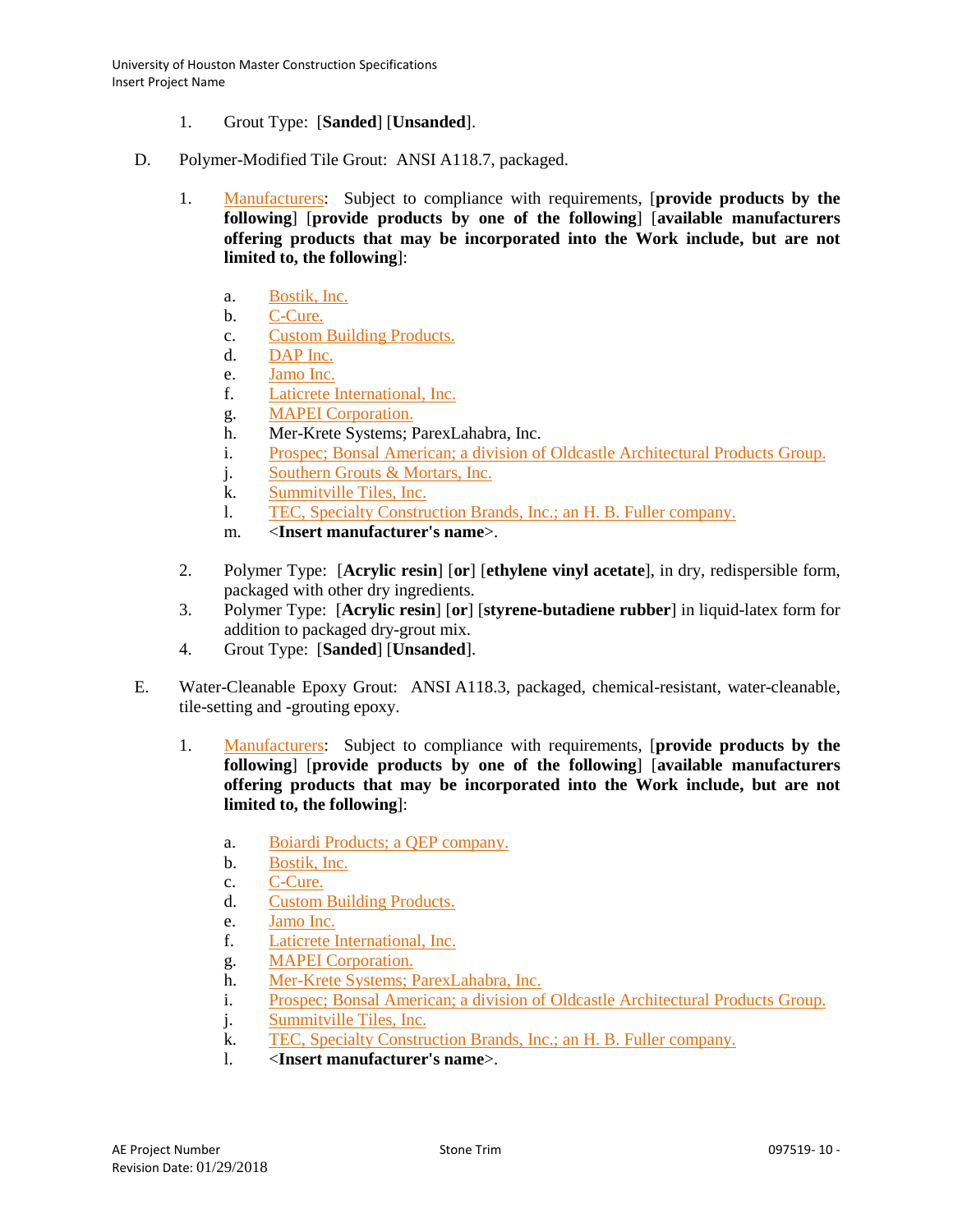## 2.10 POINTING MORTAR MATERIALS

- A. Portland Cement: ASTM C 150, Type I or Type II. Provide natural color or white cement as required to produce mortar color indicated.
	- 1. Low-Alkali Cement: Not more than 0.60 percent total alkali when tested according to ASTM C 114.
- B. Hydrated Lime: ASTM C 207, Type S.
- C. Mortar Pigments: Natural and synthetic iron oxides and chromium oxides, compounded for use in mortar mixes and complying with ASTM C 979. Pigments shall have a record of satisfactory performance in mortar.
	- 1. [Products:](http://www.specagent.com/LookUp/?ulid=6769&mf=04&src=wd) Subject to compliance with requirements, [**provide the following**] [**provide one of the following**] [**available products that may be incorporated into the Work include, but are not limited to, the following**]:
		- a. [Davis Colors;](http://www.specagent.com/LookUp/?uid=123456835602&mf=04&src=wd) True Tone Mortar Colors.
		- b. [Lanxess Corporation;](http://www.specagent.com/LookUp/?uid=123456835603&mf=04&src=wd) Bayferrox Iron Oxide Pigments.
		- c. [Solomon Colors;](http://www.specagent.com/LookUp/?uid=123456835604&mf=04&src=wd) SGS Mortar Colors.
		- d. <**Insert manufacturer's name; product name or designation**>.
- D. Portland Cement-Lime Mix: Packaged blend of portland cement and hydrated lime.
- E. Colored Portland Cement-Lime Mix: Packaged blend of portland cement, hydrated lime, and mortar pigments. Use a mix of formulation required to produce color indicated or, if not indicated, as selected from manufacturer's standard formulations. Pigments shall not exceed 10 percent of portland cement by weight.
	- 1. [Products:](http://www.specagent.com/LookUp/?ulid=6770&mf=04&src=wd) Subject to compliance with requirements, [**provide the following**] [**provide one of the following**] [**available products that may be incorporated into the Work include, but are not limited to, the following**]:
		- a. [Holcim \(US\) Inc.;](http://www.specagent.com/LookUp/?uid=123456835605&mf=04&src=wd) Rainbow Mortamix Custom Color Cement/Lime.
		- b. [Lafarge North America Inc.;](http://www.specagent.com/LookUp/?uid=123456835606&mf=04&src=wd) Eaglebond.
		- c. [Lehigh Cement Company;](http://www.specagent.com/LookUp/?uid=123456835608&mf=04&src=wd) Lehigh Custom Color Portland/Lime Cement.
		- d. <**Insert manufacturer's name; product name or designation**>.
- F. Aggregate: ASTM C 144, except with 100 percent passing No. 16 (1.18-mm) sieve.
	- 1. White Aggregates: Natural white sand or ground white stone.
	- 2. Colored Aggregates: Natural-colored sand or ground marble, granite, or other durable stone; of color necessary to produce required mortar color.
- G. Water: Potable.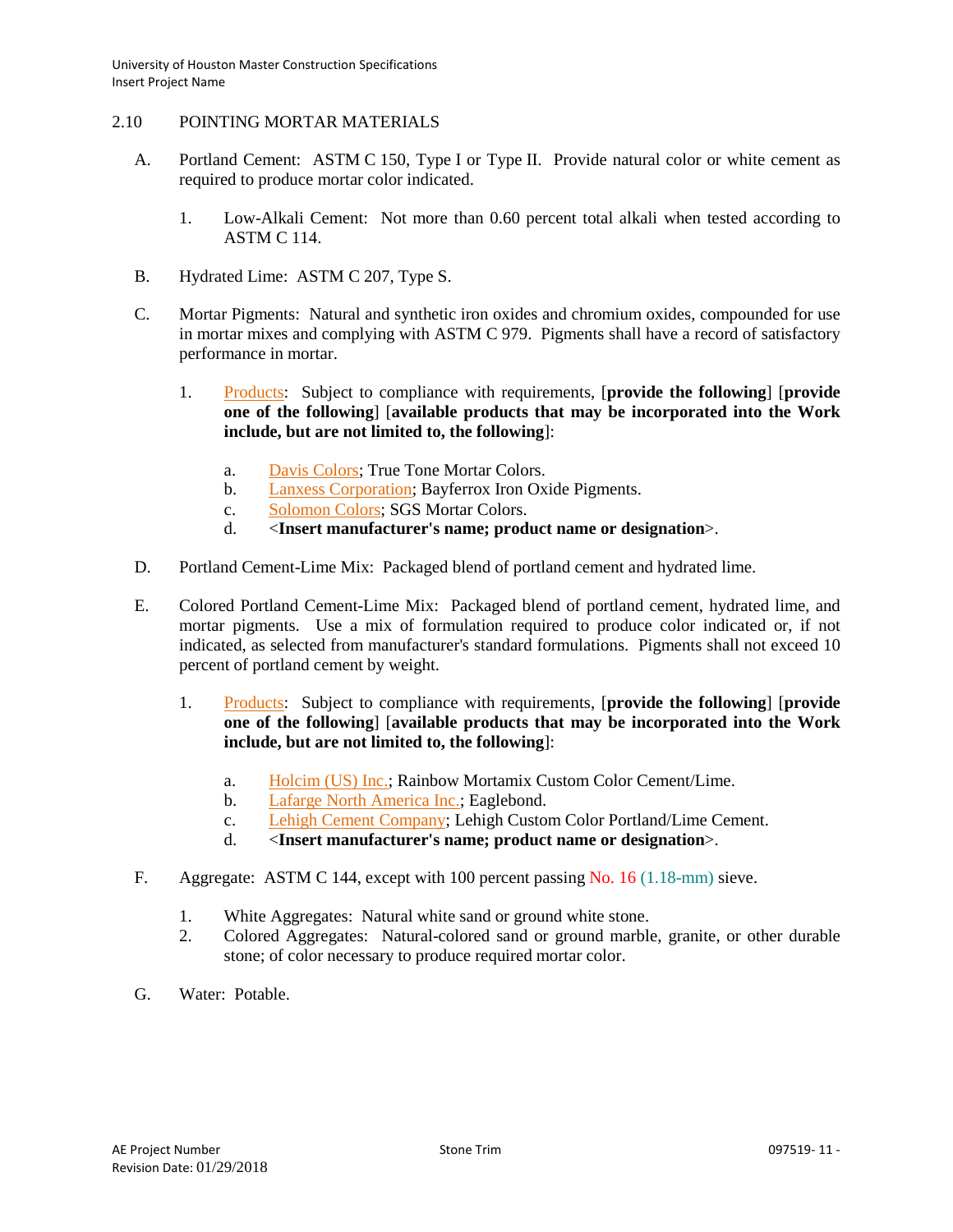## 2.11 SEALANTS

- A. Joint Sealants: Manufacturer's standard sealants of characteristics indicated below that comply with applicable requirements in Section 079200 "Joint Sealants" and will not stain the stone they are applied to.
	- 1. Mildew-Resistant Joint Sealant: [**Mildew resistant, single component, nonsag, neutral curing, silicone**] [**Single component, nonsag, mildew resistant, acid curing, silicone**] <**Insert joint sealant**>.
	- 2. Joint Sealant: [**Latex**] [**Acrylic based**] [**Butyl rubber based**] [**Single component, nonsag, neutral curing, silicone; Class 25**] <**Insert joint sealant**>.
	- 3. VOC Content: [**250**] <**Insert value**> g/L or less.
	- 4. Sealants shall comply with the testing and product requirements of the California Department of Health Services' "Standard Practice for the Testing of Volatile Organic Emissions from Various Sources Using Small-Scale Environmental Chambers."
	- 5. Colors: Provide colors of exposed sealants to match other joints in stone adjoining sealed joints unless otherwise indicated.
- B. Sealant for Filling Kerfs: [**Same sealant used for joints in dimension stone**] [**Singlecomponent, nonsag, urethane sealant; Class 25, Use T (traffic), and Use M (masonry) that complies with applicable requirements in Section 079200 "Joint Sealants" and that does not stain stone**] [**Single-component, nonsag, neutral-curing, medium- to high-modulus silicone sealant; Class 25, Use NT (nontraffic), and Use M (masonry) that complies with applicable requirements in Section 079200 "Joint Sealants" and that does not stain stone**].
	- 1. [Products:](http://www.specagent.com/LookUp/?ulid=6771&mf=04&src=wd) Subject to compliance with requirements, [**provide the following**] [**provide one of the following**] [**available products that may be incorporated into the Work include, but are not limited to, the following**]:
		- a. [BASF Building Systems;](http://www.specagent.com/LookUp/?uid=123456835610&mf=04&src=wd) Sonolastic NP 1.
		- b. [BASF Building Systems;](http://www.specagent.com/LookUp/?uid=123456835610&mf=04&src=wd) Sonolastic Ultra.
		- c. [Sika Corporation;](http://www.specagent.com/LookUp/?uid=123456835611&mf=04&src=wd) Sikaflex 1a.
		- d. [Tremco Incorporated;](http://www.specagent.com/LookUp/?uid=123456835612&mf=04&src=wd) Vulkem 116.
		- e. [BASF Building Systems;](http://www.specagent.com/LookUp/?uid=123456835610&mf=04&src=wd) Omniseal 50.
		- f. Dow Corning Corporation; 756 SMS.
		- g. [General Electric Company;](http://www.specagent.com/LookUp/?uid=123456835613&mf=04&src=wd) GE Advanced Materials Silicones; SilPruf NB SCS9000.
		- h. [Tremco Incorporated;](http://www.specagent.com/LookUp/?uid=123456835612&mf=04&src=wd) Spectrem 2.
		- i. <**Insert manufacturer's name; product name or designation**>.
	- 2. VOC Content: [**250**] <**Insert value**> g/L or less.
	- 3. Sealants shall comply with the testing and product requirements of the California Department of Health Services' "Standard Practice for the Testing of Volatile Organic Emissions from Various Sources Using Small-Scale Environmental Chambers."

# 2.12 STONE ANCHORS AND ATTACHMENTS

A. Fabricate anchors from stainless steel, ASTM A 240/A 240M or ASTM A 666, Type 304.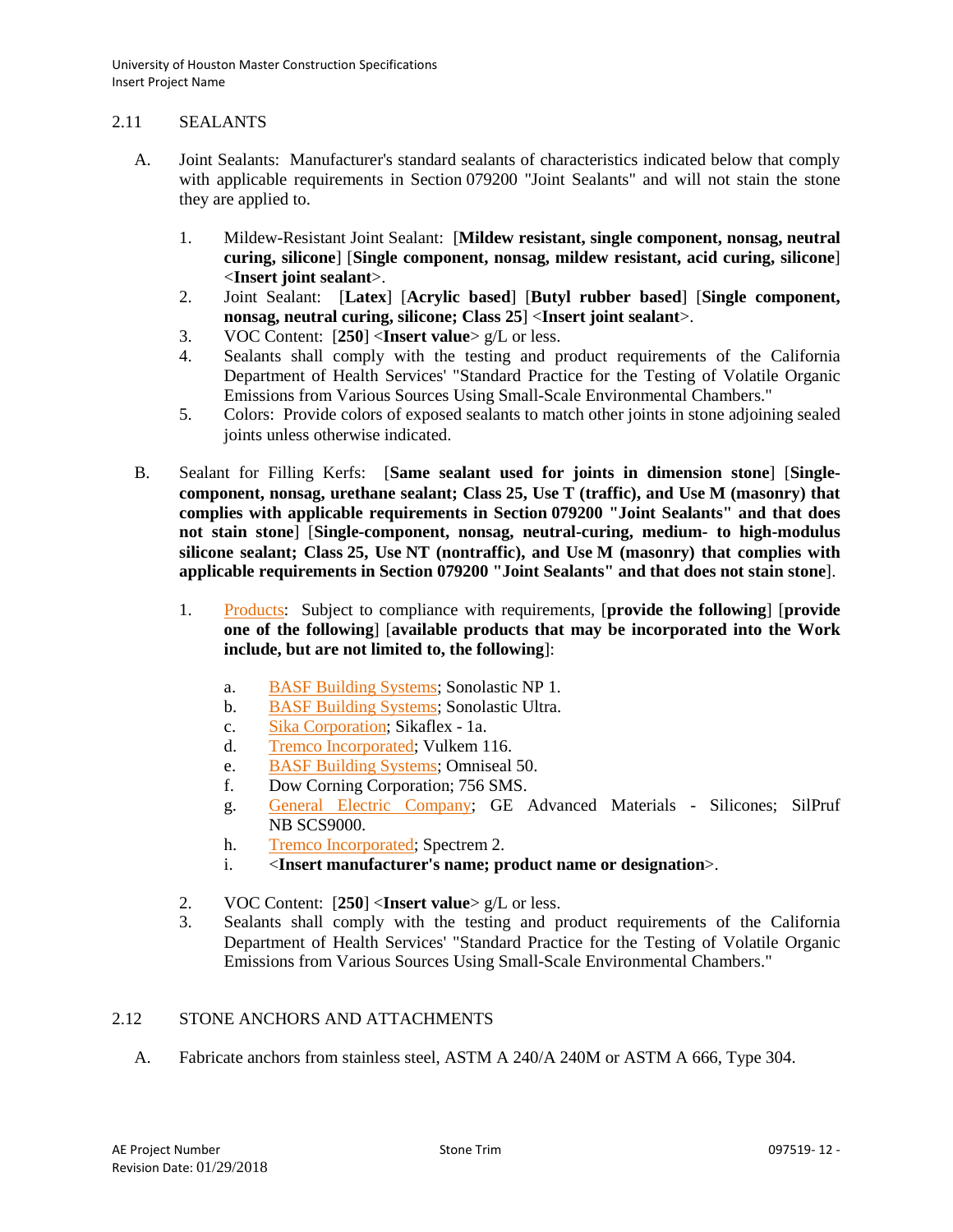- 1. Fasteners for Stainless-Steel Anchors: Annealed stainless-steel bolts, nuts, and washers; ASTM F 593 (ASTM F 738M) for bolts and ASTM F 594 (ASTM F 836M) for nuts, Alloy Group 1 (A1).
- B. Fabricate dowels from stainless steel, ASTM A 276, Type 304.
- C. Fabricate anchors from extruded aluminum, ASTM B 221 (ASTM B 221M), Alloy 6063-T6.
	- 1. Fasteners for Extruded-Aluminum Anchors: Annealed stainless-steel bolts, nuts, and washers; ASTM F 593 (ASTM F 738M) for bolts and ASTM F 594 (ASTM F 836M) for nuts, Alloy Group 1 (A1).
- D. Wire Tiebacks: [**No. 9 AWG copper or copper-alloy**] [**or**] [**0.120-inch- (3.0-mm-) diameter, stainless-steel**] wire.

# 2.13 STONE ACCESSORIES

- A. Temporary Setting Shims: Rigid plastic shims, nonstaining to stone, sized to suit joint thickness.
- B. Cleaner: Stone cleaner specifically formulated for stone types, finishes, and applications indicated, as recommended by stone producer. Do not use cleaning compounds containing acids, caustics, harsh fillers, or abrasives.
- C. Stone Sealer: Colorless, stain-resistant sealer that does not affect color or physical properties of stone surfaces, as recommended by stone producer for application indicated.
	- 1. [Manufacturers:](http://www.specagent.com/LookUp/?ulid=6772&mf=04&src=wd) Subject to compliance with requirements, [**provide products by the following**] [**provide products by one of the following**] [**available manufacturers offering products that may be incorporated into the Work include, but are not limited to, the following**]:
		- a. [Bostik, Inc.](http://www.specagent.com/LookUp/?uid=123456835616&mf=04&src=wd)
		- b. [Custom Building Products.](http://www.specagent.com/LookUp/?uid=123456835617&mf=04&src=wd)
		- c. [Hillyard, Inc.](http://www.specagent.com/LookUp/?uid=123456835618&mf=04&src=wd)
		- d. [HMK Stone Care; ACI International.](http://www.specagent.com/LookUp/?uid=123456835619&mf=04&src=wd)
		- e. [Miracle Sealants Company.](http://www.specagent.com/LookUp/?uid=123456835621&mf=04&src=wd)
		- f. [Stone Care International.](http://www.specagent.com/LookUp/?uid=123456835622&mf=04&src=wd)
		- g. [Summitville Tiles, Inc.](http://www.specagent.com/LookUp/?uid=123456835623&mf=04&src=wd)
		- h. <**Insert manufacturer's name**>.

# 2.14 STONE FABRICATION, GENERAL

- A. Select stone for intended use to prevent fabricated units from containing cracks, seams, and starts that could impair structural integrity or function.
	- 1. Repairs that are characteristic of the varieties specified are acceptable provided they do not impair structural integrity or function and are not aesthetically unpleasing, as judged by Architect.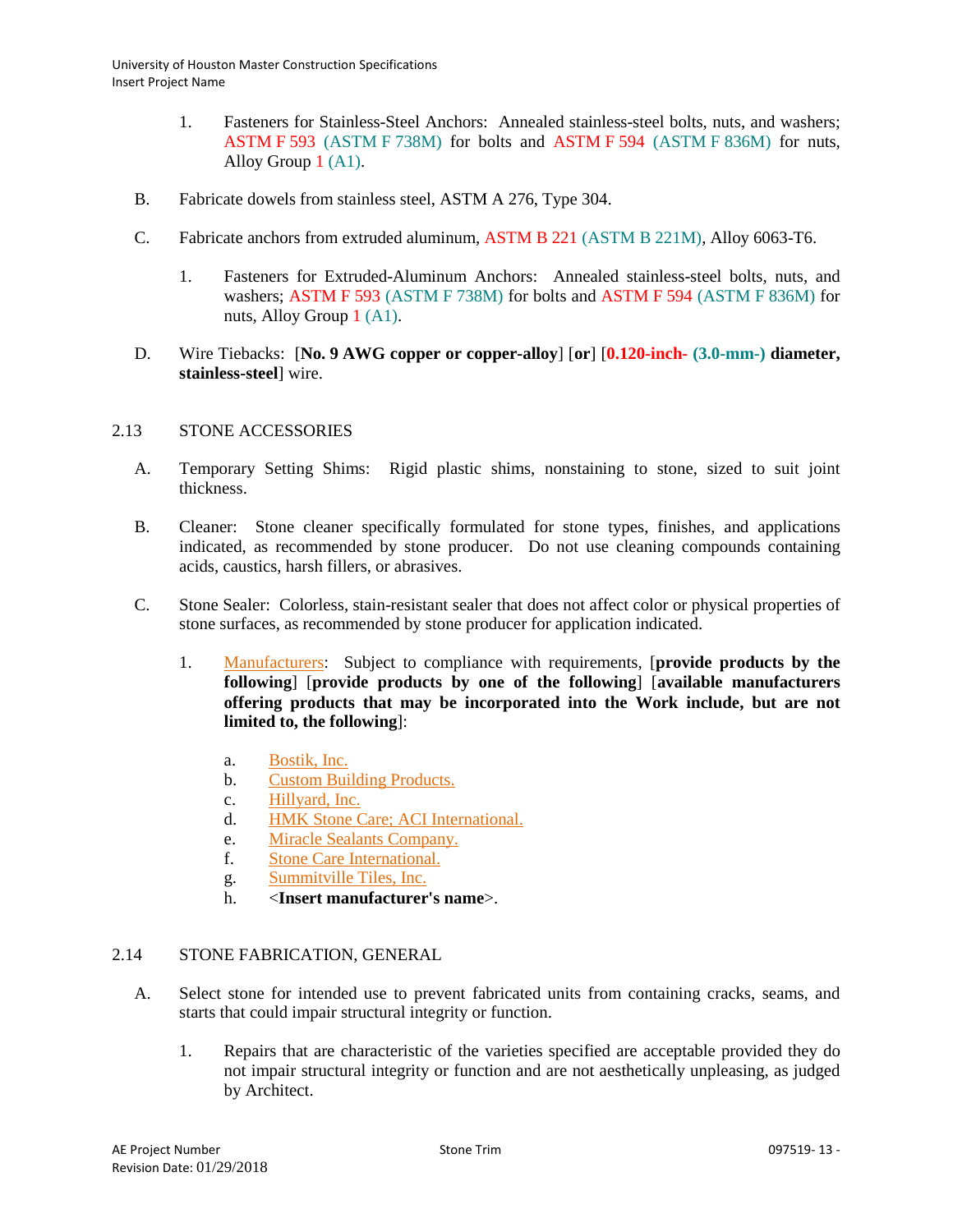- B. Fabricate stone trim in sizes and shapes required to comply with requirements indicated.
	- 1. For granite, comply with recommendations in NBGQA's "Specifications for Architectural Granite."
	- 2. For marble, comply with recommendations in MIA's "Dimension Stone Design Manual VII."
	- 3. For limestone, comply with recommendations in ILI's "Indiana Limestone Handbook."
- C. Cut stone to produce pieces of thickness, size, and shape indicated and to comply with fabrication and construction tolerances recommended by applicable stone association.
	- 1. Where items are installed with adhesive or where stone edges are visible in the finished work, make items uniform in thickness and of identical thickness for each type of item; gage back of stone if necessary.
	- 2. Clean sawed backs of stones to remove rust stains and iron particles.
	- 3. Dress joints straight and at right angle to face unless otherwise indicated.
	- 4. Cut and drill sinkages and holes in stone for anchors, supports, and lifting devices as indicated or needed to set stone securely in place; shape beds to fit supports.
- D. Fabricate molded work to produce stone shapes with a uniform profile throughout entire unit length and with precisely formed arris slightly eased to prevent snipping, and matched at joints between units.
	- 1. Produce moldings with machines having abrasive shaping wheels made to reverse contour of molding shape; do not sculpt moldings.
	- 2. Miter moldings at corners, unless otherwise indicated, with edges of miters slightly eased at outside corners.
- E. Finish exposed faces and edges of stone to comply with requirements indicated for finish of each stone type required and to match approved Samples and mockups.
- F. Carefully inspect finished stone units at fabrication plant for compliance with requirements for appearance, material, and fabrication. Replace defective units.
	- 1. Grade and mark stone for overall uniform appearance when assembled in place. Natural variations in appearance are acceptable if installed stone units match range of colors and other appearance characteristics represented in approved Samples[ **and mockups**].

# 2.15 STONE TRIM

- A. Flat Trim:
	- 1. Nominal Thickness: [**3/4 inch (20 mm)**] [**7/8 inch (22 mm)**] [**1-1/4 inches (32 mm)**] [**1- 1/2 inches (40 mm)**] unless otherwise indicated.
	- 2. Edge Detail: [**Straight, slightly eased at corners**] [**3/8-inch (10-mm) bevels**] [**3/4-inch (20-mm) radii**] [**3/8-inch (10-mm) radii**] [**As indicated**].
	- 3. Joints: [**1/16-inch- (1.5-mm-) wide grouted joints**] [**1/8-inch- (3-mm-) wide grouted joints**] [**1/8-inch- (3-mm-) wide, sealant-filled joints**] [**Bonded joints, 1/32 inch (0.8 mm) or less in width**].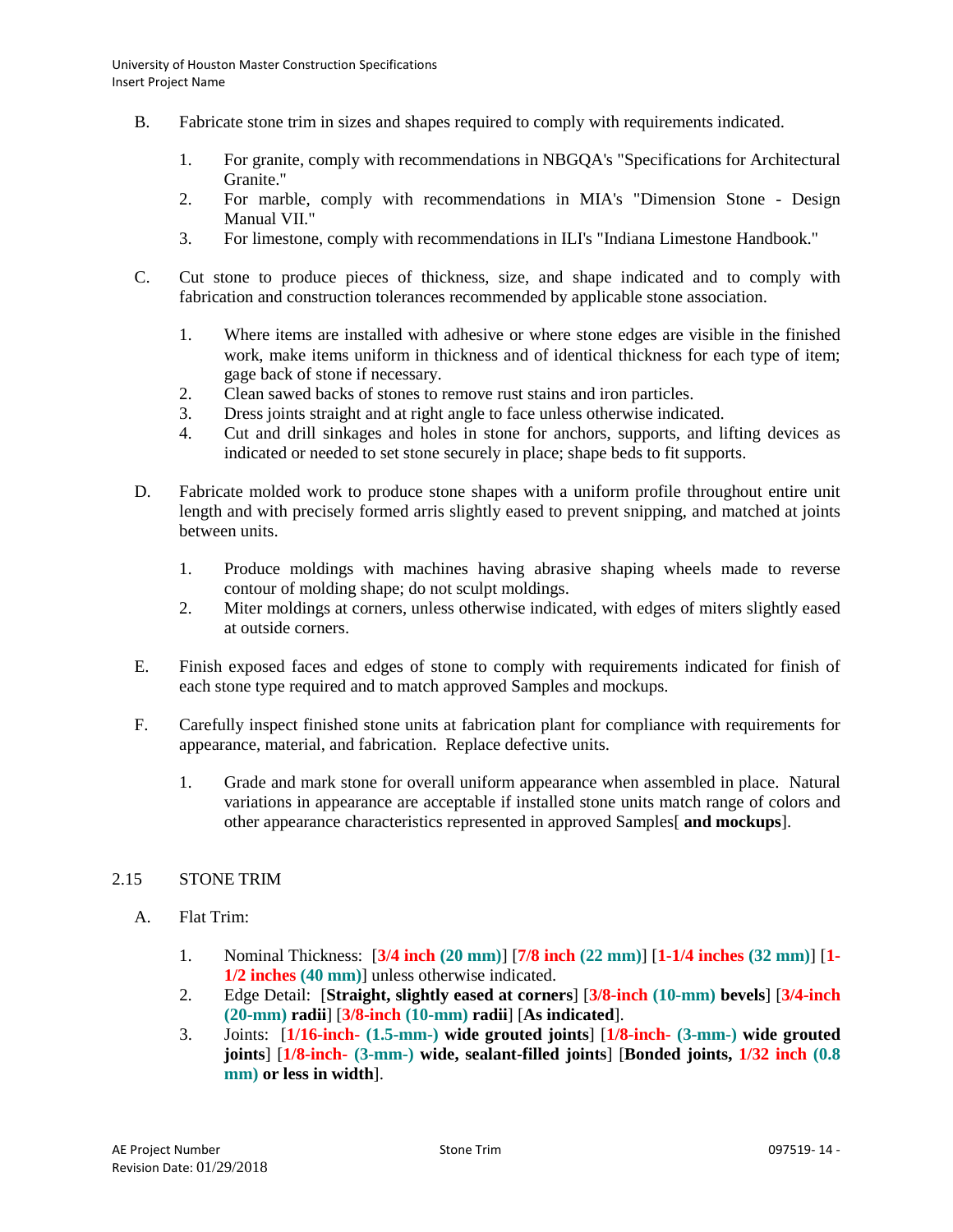- B. Molded Trim:
	- 1. Profile: Match [**profiles indicated on Drawings**] [**existing**].
	- 2. Joints: [**1/16-inch- (1.5-mm-) wide grouted joints**] [**1/8-inch- (3-mm-) wide grouted joints**] [**1/8-inch- (3-mm-) wide, sealant-filled joints**] [**Bonded joints, 1/32 inch (0.8 mm) or less in width**].

#### 2.16 MIXES

- A. Spotting Plaster: Stiff mix of molding plaster and water.
- B. Mortar, General: Comply with referenced standards and with manufacturers' written instructions for mix proportions, mixing equipment, mixer speeds, mixing containers, mixing time, and other procedures needed to produce mortar of uniform quality and with optimum performance characteristics.
	- 1. Do not use admixtures, including pigments, air-entraining agents, accelerators, retarders, water-repellent agents, antifreeze compounds, or other admixtures unless otherwise indicated. Do not use calcium chloride.
	- 2. Combine and thoroughly mix cementitious materials, water, and aggregates in a mechanical batch mixer unless otherwise indicated. Discard mortar when it has reached initial set.
- C. Setting Mortar: Comply with ASTM C 270, Proportion Specification.
	- 1. Type: [**N**] [**O**].
	- 2. Mix Proportions: 1 part portland cement and 2-1/2 to 4 parts lime with aggregate ratio of 2-1/4 to 3 times the volume of cement and lime.
- D. Pointing Mortar: Comply with ASTM C 270, Proportion Specification, for mortar types indicated. Provide pointing mortar mixed to match Architect's sample and complying with the following:
	- 1. Pigmented Pointing Mortar: Select and proportion pigments with other ingredients to produce color required. Do not exceed pigment-to-cement ratio of 1:10, by weight.
	- 2. Packaged Portland Cement-Lime Mix Mortar: Use portland cement-lime mix of selected color.
	- 3. Colored-Aggregate Pointing Mortar: Produce color required by combining colored aggregates with portland cement of selected color.
	- 4. Type: [**N**] [**O**].
	- 5. Mix Proportions: 1 part portland cement and 2-1/2 to 4 parts lime with aggregate ratio of 2-1/4 to 3 times the volume of cement and lime.
- E. Grout: Comply with mixing requirements of referenced ANSI standards and with manufacturer's written instructions.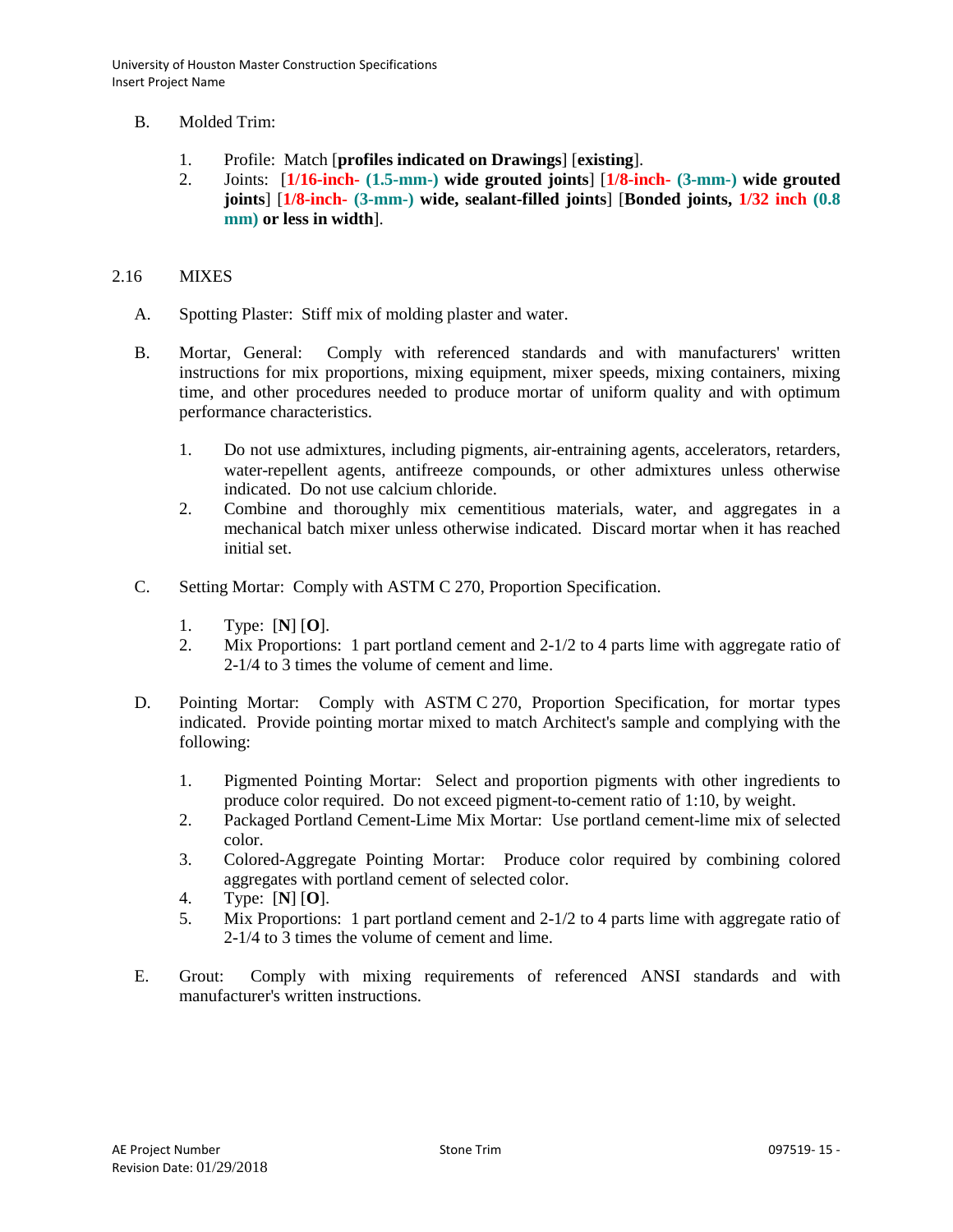# PART 3 - EXECUTION

## 3.1 EXAMINATION

- A. Examine surfaces to receive stone trim and conditions under which stone trim will be installed, with Installer present, for compliance with requirements for installation tolerances and other conditions affecting performance of stone trim.
- B. Prepare written report, endorsed by Installer, listing conditions detrimental to performance of stone trim.
- C. Proceed with installation only after unsatisfactory conditions have been corrected.

## 3.2 SETTING STONE, GENERAL

- A. Before setting stone, clean surfaces that are dirty or stained by removing soil, stains, and foreign materials. Clean stone by thoroughly scrubbing with fiber brushes and then drenching with clear water. Use only mild cleaning compounds that contain no caustic or harsh materials or abrasives.
- B. Do necessary field cutting as stone is set. Use power saws with diamond blades to cut stone. Cut lines straight and true, with edges eased slightly to prevent snipping.
- C. Contiguous Work: Provide reveals and openings as required to accommodate contiguous work.
- D. Set stone to comply with requirements indicated. Install anchors, supports, fasteners, and other attachments indicated or necessary to secure stone in place. Shim and adjust anchors, supports, and accessories to set stone accurately in locations indicated, with edges and faces aligned according to established relationships and indicated tolerances.
- E. Erect stone units level, plumb, and true with uniform joint widths. Use temporary shims to maintain joint width.
- F. Provide expansion, control, and pressure-relieving joints of widths and at locations indicated.
	- 1. Sealing of expansion and other joints is specified in Section 079200 "Joint Sealants."
	- 2. Keep expansion joints free of plaster, mortar, grout, and other rigid materials.

#### 3.3 CONSTRUCTION TOLERANCES

- A. Variation from Plumb: For vertical lines and surfaces, do not exceed 1/8 inch in 96 inches (3 mm in 2400 mm), 1/4 inch (6 mm) maximum.
- B. Variation from Level: For lintels, sills, chair rails, horizontal bands, horizontal grooves, and other conspicuous lines, do not exceed 1/8 inch in 10 feet (3 mm in 3 m), 1/4 inch in 20 feet (6 mm in 6 m), 3/8 inch (10 mm) maximum.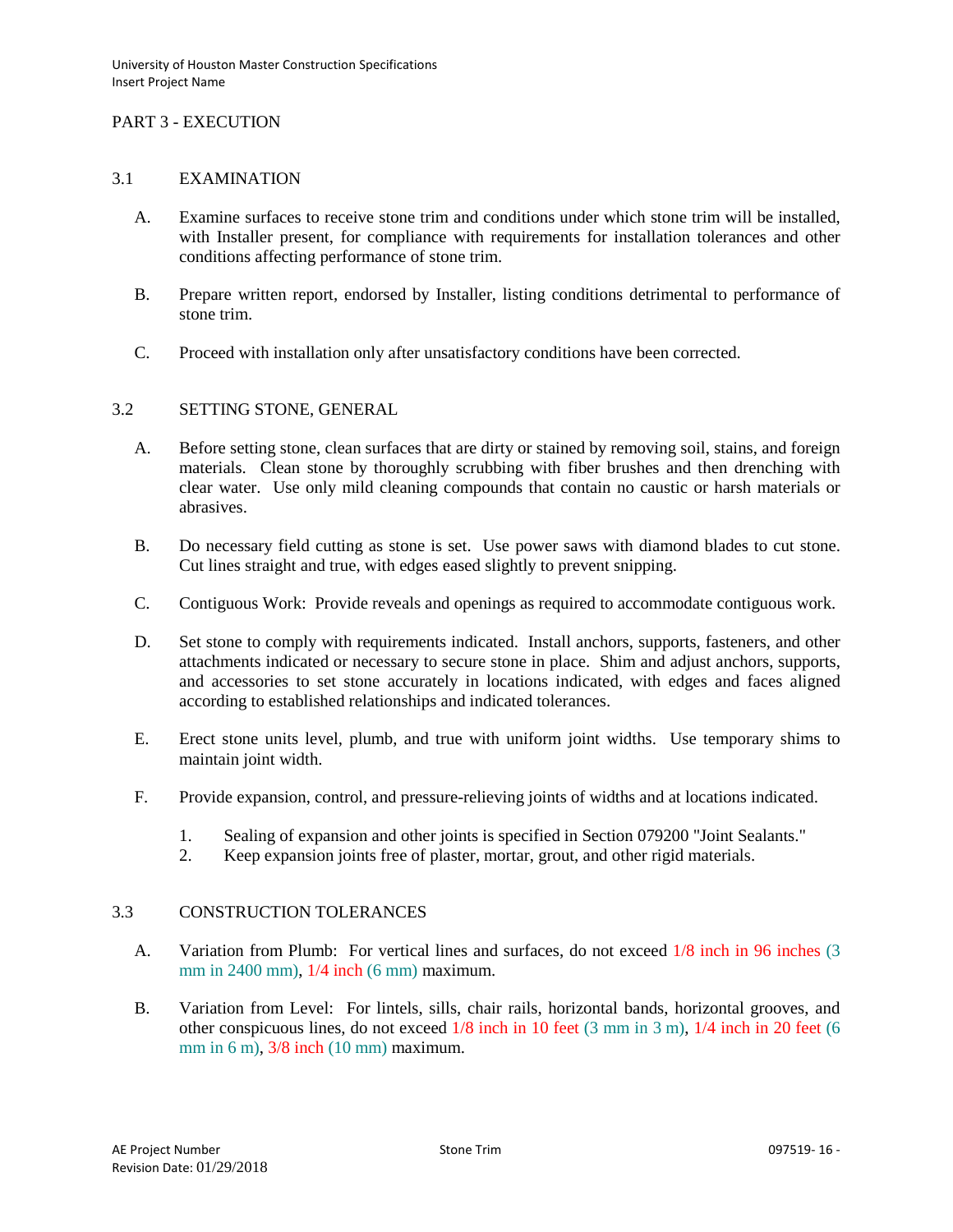- C. Variation of Linear Building Line: For position shown in plan and related portion of walls and partitions, do not exceed  $1/8$  inch in 10 feet (3 mm in 3 m),  $1/4$  inch in 20 feet (6 mm in 6 m), 3/8 inch (10 mm) maximum.
- D. Variation in Cross-Sectional Dimensions: For thickness of walls from dimensions indicated, do not exceed plus or minus 1/8 inch (3 mm).
- E. Variation in Joint Width: Do not vary from average joint width more than plus or minus 1/16 inch (1.5 mm) or one-fourth of nominal joint width, whichever is less.
- F. Variation in Plane between Adjacent Stone Units (Lipping): Do not exceed 1/32-inch (0.8-mm) difference between planes of adjacent units.

# 3.4 INSTALLATION

- A. Stone Trim: At locations with stone paneling, set units by adhering to stone paneling with water-cleanable epoxy adhesive. Hold adhesive back from exposed edges of joints to allow for grouting.
- B. Stone Trim: At locations with stone paneling, set units firmly against setting spots. Locate setting spots at anchors and spaced not more than 18 inches (450 mm) apart unless otherwise indicated. Provide no fewer than two anchors per piece for stone trim up to 48 inches (1200 mm) in length, plus one additional anchor for each additional 24 inches (600 mm) of length.
- C. Stone Trim: At locations without stone paneling, adhere units to plywood backing with full spread of water-cleanable epoxy adhesive. Hold adhesive back from exposed edges of joints to allow for grouting.
- D. Stone Trim: At locations without stone paneling, adhere units to gypsum board with full spread of [**organic**] [**water-cleanable epoxy**] adhesive. Hold adhesive back from exposed edges of joints to allow for grouting.
- E. Assemble indicated multiple-piece stone trim by bonding joints with stone adhesive as units are set. Mask areas adjacent to joints to prevent adhesive smears. Clamp units in place to ensure that surfaces are properly aligned and joints are minimum width.
- F. [**Grout**] [**Point**] joints after setting stone.
- G. Fill[ **indicated**] joints with sealant after setting [**and grouting**] [**and pointing**] stone.

# 3.5 GROUTING JOINTS

- A. Grout stone to comply with ANSI A108.10.
	- 1. Use sanded grout mixture for joints wider than 1/8 inch (3 mm).
	- 2. Use unsanded grout mixture for joints 1/8 inch (3 mm) and narrower.
- B. Remove temporary shims before grouting.
- C. Tool joints uniformly and smoothly with plastic tool.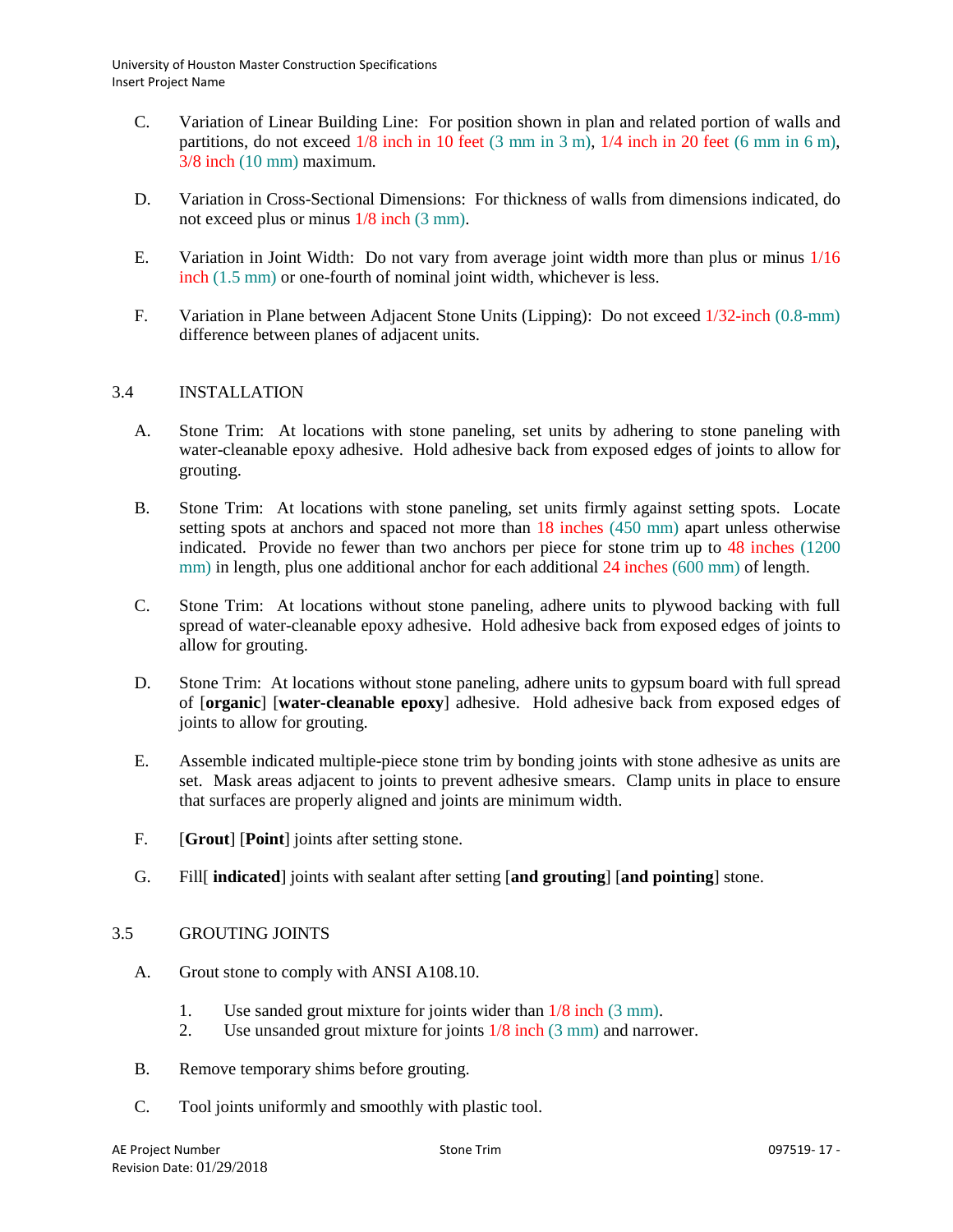# 3.6 POINTING JOINTS WITH MORTAR

- A. Prepare stone-joint surfaces for pointing with mortar by removing temporary shims, dust, and mortar particles. Where setting spots occur at joints, rake out excess setting mortar or plaster to a depth of not less than 1/2 inch (13 mm).
- B. Point stone joints by placing pointing mortar in layers of not more than 3/8 inch (10 mm). Compact each layer thoroughly and allow it to become thumbprint hard before applying next layer. Apply mortar first to areas where depths are greater than surrounding areas until a uniform depth is formed.
- C. Tool joints when pointing mortar is thumbprint hard. Use a round jointer having a diameter 1/8 inch (3 mm) larger than width of joint.

# 3.7 JOINT-SEALANT INSTALLATION

A. Prepare joints and apply sealants of type and at locations indicated to comply with applicable requirements in Section 079200 "Joint Sealants." Remove temporary shims before applying sealants.

# 3.8 ADJUSTING AND CLEANING

- A. In-Progress Cleaning: Clean interior stone trim as work progresses. Remove adhesive, grout, mortar, and sealant smears immediately.
- B. Remove and replace interior stone trim of the following description:
	- 1. Broken, chipped, stained, or otherwise damaged stone. Stone may be repaired if methods and results are approved by Architect.
	- 2. Defective stone trim.
	- 3. Defective joints, including misaligned joints.
	- 4. Interior stone trim and joints not matching approved Samples and mockups.
	- 5. Interior stone trim not complying with other requirements indicated.
- C. Replace in a manner that results in interior stone trim that matches approved Samples and mockups, complies with other requirements, and shows no evidence of replacement.
- D. Clean interior stone trim no fewer than six days after completion of grouting and pointing, using clean water and soft rags or stiff-bristle fiber brushes. Do not use wire brushes, acid-type cleaning agents, cleaning compounds with caustic or harsh fillers, or other materials or methods that could damage stone.
- E. Sealer Application: Apply stone sealer to comply with stone producer's and sealer manufacturer's written instructions and recommendations.

#### 3.9 PROTECTION

A. Protect stone surfaces, edges, and corners from construction damage. Use securely fastened untreated wood, plywood, or heavy cardboard to prevent damage.